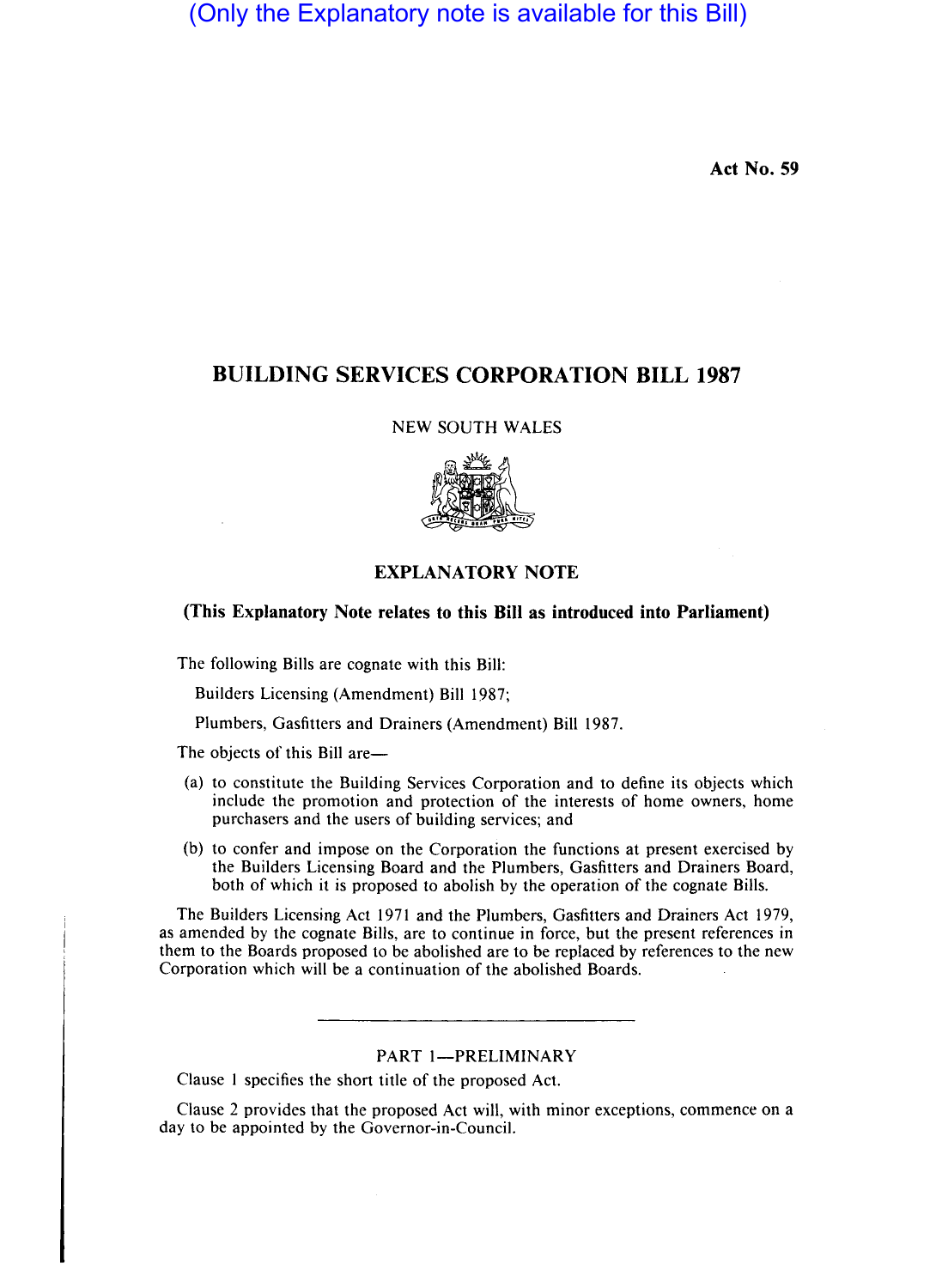## *Building Services Corporation 1987*

Clause 3 contains definitions for use in interpreting the proposed Act.

#### PART 2-THE BUILDING SERVICES CORPORATION

Clause 4 constitutes a corporation with the name "Building Services Corporation", specifies its objects and refers to its functions under the proposed Act, the Builders Licensing Act 1971 and the Plumbers, Gasfitters and Drainers Act 1979.

Clause 5 provides for the Corporation to consist of-

- (a) a General Manager and 8 part-time members (including the Chairperson) except for the purpose of exercising a function referred to in clause 7; and
- (b) when exercising a function referred to in clause 7—the General Manager only.

Clause 6 provides for associate members of the Corporation who would be persons with expertise in matters associated with the administration of the proposed Act and the other Acts administered by the Corporation. Associate members would attend and take part in relevant meetings of the members of the Corporation or its committees but would not be able to vote or preside.

Clause 7 specifies the functions of the Corporation that are exclusive to the General Manager.

Clause 8 provides for the management of the affairs of the Corporation by the General Manager subject to any directions given by the Corporation otherwise than in relation to such of its functions the exercise of which is exclusively a matter for the General Manager.

Clause 9 provides for the employment under the Public Service Act 1979 of the General Manager and other staff of the Corporation.

Clause 10 enables the Corporation to establish committees to assist it.

#### PART 3-MISCELLANEOUS

Clause II deals with the financial arrangements relating to the Corporation.

Clause 12 imposes restrictions on the disclosure of information.

Clause 13 provides for delegations by the Corporation and the General Manager.

Clause 14 provides for the manner of service of documents on the Corporation.

Clause 15 prescribes the manner of authentication of documents on behalf of the Corporation.

Clause 16 enables the Corporation to recover as a debt any charge, fee or money due to it.

Clause 17 provides for a rebuttable presumption of, among other things, the due constitution of the Corporation, its resolutions and the signature of the General Manager.

Clause 18 requires an offence against the proposed Act or regulations to be dealt with summarily before a Local Court constituted by a Magistrate sitting alone.

Clause 19 gives effect to Schedule 3 containing savings and transitional provisions.